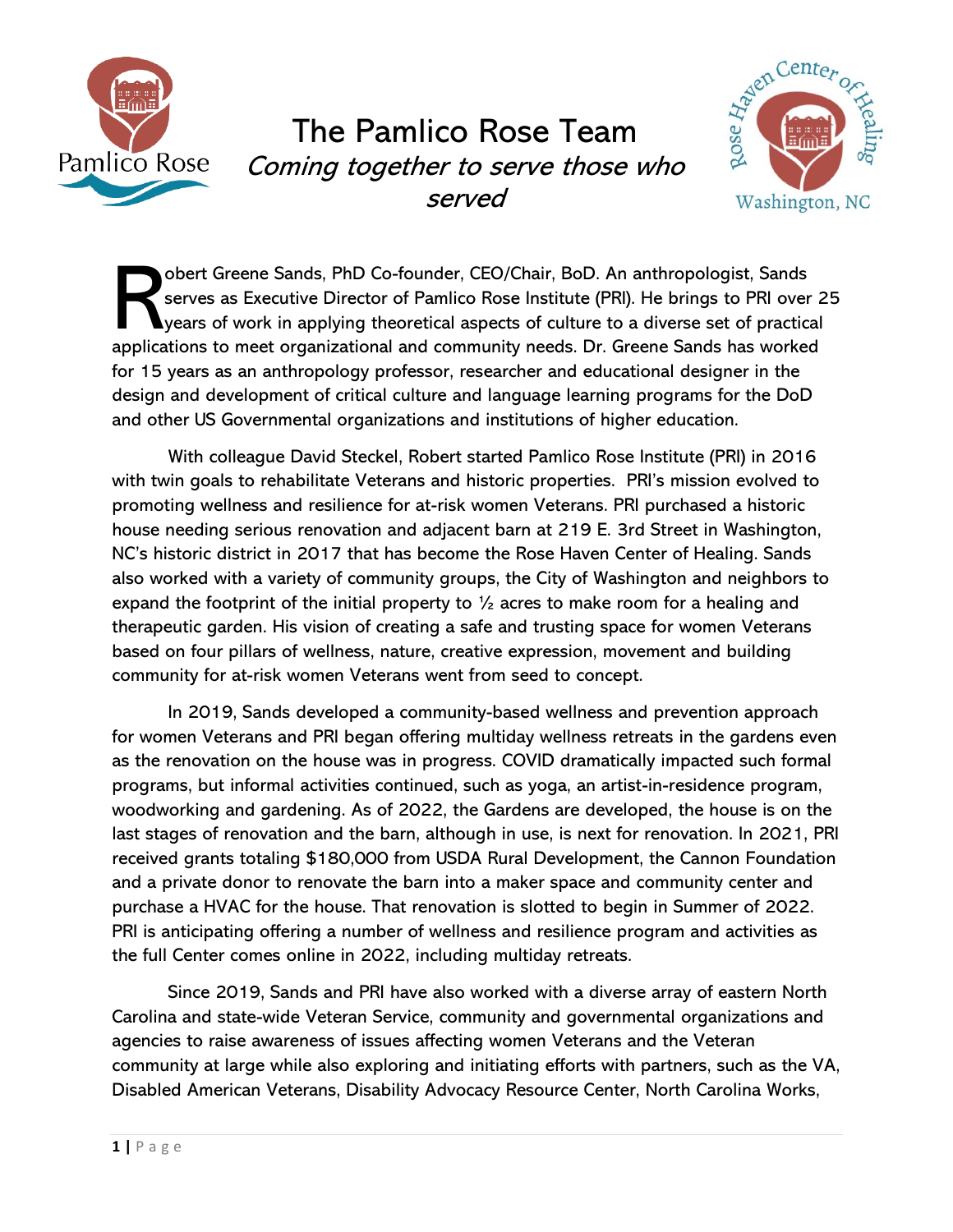Vidant Community Health, Daughters of American Revolution, Bob Woodruff Foundation and others to ease problems that impact at-risk women and other Veterans. Robert Greene Sands sits on the Board, and PRI is the fiscal agent of, the East Carolina Veterans Coalition. In this role, Sands worked with Coalition partner DARC, DAV Chapter #48 and social work personnel in the VA Clinic's HUD/VASH program and the VET Center in 2021 to coordinate and distribute \$30,000 to food insecure Veterans.

Also in 2021, utilizing expertise from the gardening program, Sands and PRI submitted grant applications to the Public Health Corps, a partnership between AmeriCorps and the Center for Disease Control, to help alleviate effects of COVID on food security in at-risk populations including Veterans through a seed to table community gardening program. In April of 2022, PRI was awarded a \$341,000 grant for their proposal to bring on 12 Public Health Corps members, emphasizing women Veterans as the primary recruiting population, who will implement a comprehensive garden to table program called the PRI Health Corps. The program will build and maintain three community gardens provide nutrition education and distribution of healthy vegetables site clients and other at-risk community populations.

Under Sands' leadership, PRI and the Rose Haven Center of Healing continue to have positive impact on women Veterans in community of Washington, eastern North Carolina and beyond. A well published author and lecturer/presenter, Sands is also an adjunct anthropology professor at Norwich University where he teaches in the online Strategic Studies and Defense Analysis Department.

hannon Standridge, Social Media/Outreach Associate & Pottery Program Director. From attending Yoga in the Gardens to now being a participant in the growth and development of PRI under the guiding wing of Rob, Shannon is now spending time creating informative social media posts to help boost the visibility of what the center has to offer for our Women Veterans and community. With 19 years and counting of service in both the Active Duty and Reserve realm of the Air Force, Shannon brings a Woman Veteran perspective to the table that can help open the door for other Women Veterans. Though busy as a fulltime mom of 3, Reservist and part time Registered Dental Hygienist, she thoroughly enjoys her time she is able to give to the PRI! S

etty G Beacham, PhD Senior Strategic Advisor. Betty serves as a senior advisor for the Pamlico Rose Institute. She is a retired educator and Executive Director, has more than 50 years of experience in instruction and administration in K-16 etty G Beacham, PhD Senior Strategic Advisor. Betty serves as a senior advisor for<br>the Pamlico Rose Institute. She is a retired educator and Executive Director, has<br>more than 50 years of experience in instruction and admin For the past 25 years, she has worked at East Carolina University in the Dean's Office, College of Education, building school/university/afterschool partnerships that link national service programs, (AmeriCorps and VISTA projects), with the educational needs of disadvantaged youth. Her programs have been recognized at the state, regional, and national levels.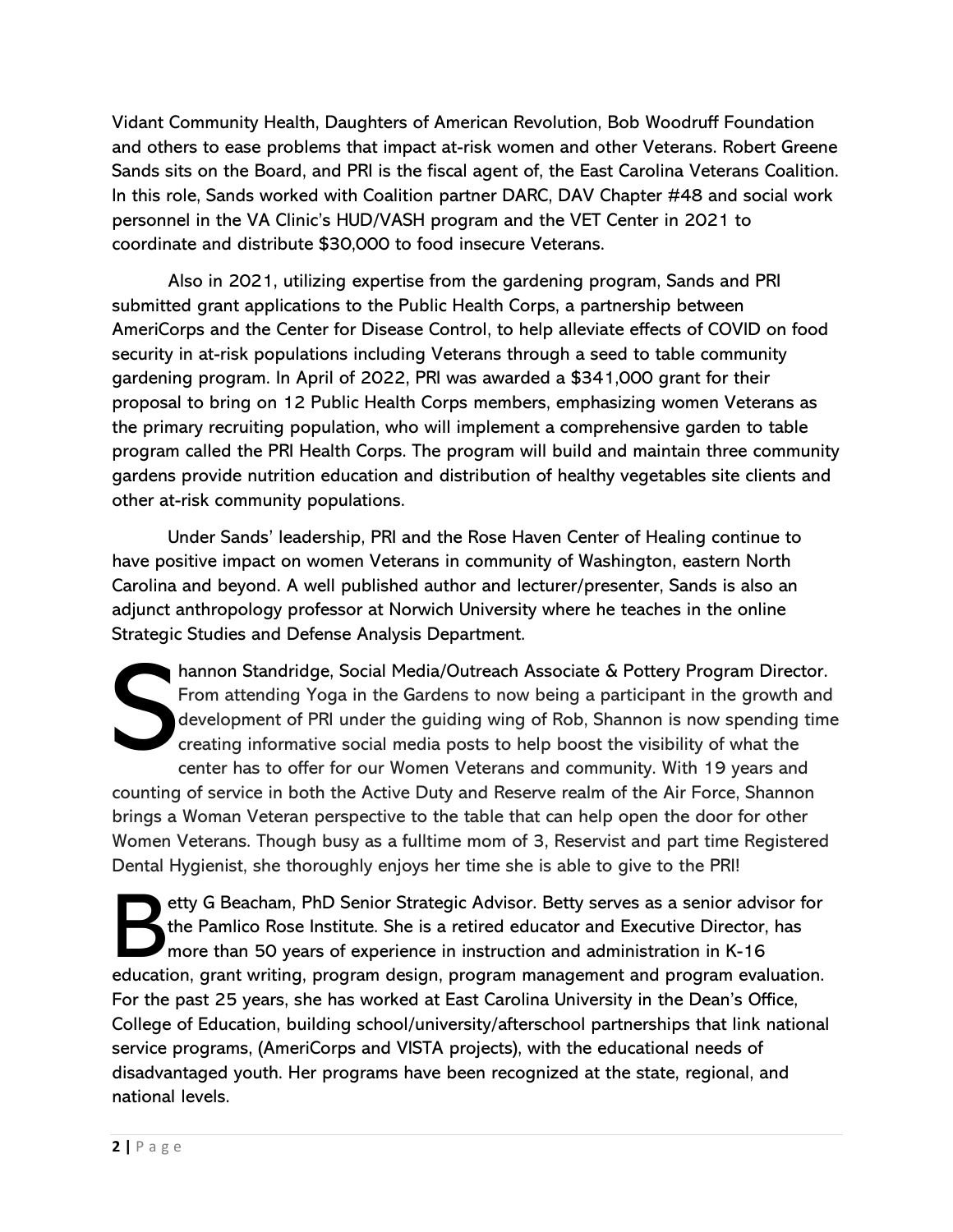## elissa Anglemyer, Yoga Program Director. Melisa grew up on a farm in upstate New York, and with trusting parents, she and her siblings were encouraged to go out and explore. This allowed Melissa to connect to nature and sparked a curiosity about the world around her. The balance she learned through nature is why she closes her practice with the gesture of no fear. Melissa began M

practicing yoga as a teenager, and having practiced daily for many years and seeing the benefits in her own life, decided to take a yoga teacher training to deepen her own practice and build the tools to share what she learned through yoga with others. Melissa completed her RYS 200-hour Teacher Training Program in 2016 with Open Studio in Wilmington, NC. In the fall of 2020, she completed Warriors at Ease Level 2 Training and currently she is on a journey towards an Advanced 300 Hour Therapeutic Yoga Teacher Certification with Guiding Wellness Institute in Fayetteville NC. She enjoys teaching a practice that moves through poses, using the breath to smoothly transition from one pose to another, linking the mind, body and breath together. It is through this breath that we are able to connect to the present moment. To Melissa, who we are on our mat reflects who we are in life. That is what makes yoga so challenging, and such a gift to her. Each time we step on our mat we are offered the opportunity to be fully present to who we are in that moment, a perfect human exactly as we are.

cott Kreibaum, Woodworking Associate. Scott is an Air Force Veteran and moved to NC in 2021 specifically to join the PRI renovation efforts. Scott earned his B.S in anthropology in 2021 from University of Missouri, St. Louis. His future plans involve training toward a certificate to work as a counselor in rehabilitation and recovery centers. S

## Board of Directors

**Jelly Earp, PhD BoD Vice-Chair. A public health anthropologist, Kelly brings extensive** (17 yrs) and multidisciplinary (PhD, Public Health; MA, Medical Anthropology; BA, Psychology/Anthropology) skills and expertise to research, entrepreneurship, elly Earp, PhD BoD Vice-Chair. A public health anthropologist, Kelly brings extensiv (17 yrs) and multidisciplinary (PhD, Public Health; MA, Medical Anthropology; BA, Psychology/Anthropology) skills and expertise to resear work across multiple sectors (corporate, government, non-profit, academic) and funders (i.e., private, government – NIH, USAID, CDC, etc.) while working domestically and internationally (Haiti, Tanzania). Her research specific work has focused on methods, implementation, process, behavior change and evaluation across the following focus areas: mental health, cross-cultural health, cultural models, cross-cultural methodologies, infectious disease, international health, and stigmatized conditions.

hannon Landrum, EdD BoD Secretary. Shannon holds an EdD in Adult and Community College Education and a MS in Fisheries and Wildlife Science from North Carolina State University. Shannon is currently a biology professor at Gaston College. S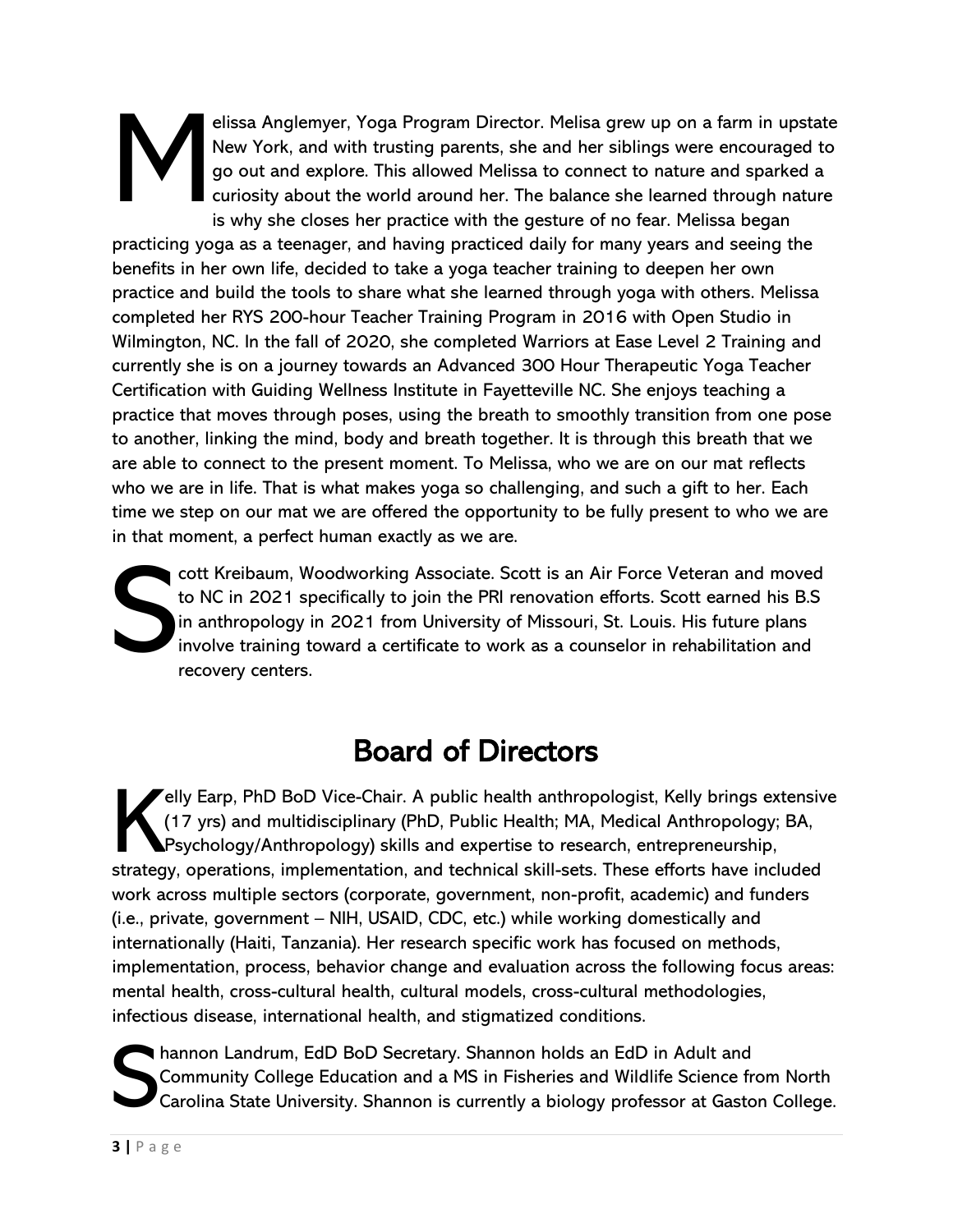Her tenure as an educator has spanned 17 years. She is an expert in military Veteran transitional processes into higher education, with a focus on transition into community college. Shannon served on the Board of Directors at Carolina Tiger Rescue for 10 years, before serving as the Executive Director for 2 1/2 years. She is deeply committed to aiding military Veterans in their transition from the military into higher education. She is part of a military family; her husband, father, stepfather, father-in-law, grandfathers, several greatuncles, and her great-grandfather all served. She was part of her husband's transitional journey from the Navy into community college, which made a lasting impression on her and helped hone a research focus on how to best develop practice and programming to facilitate the transitional process for all military Veterans.

llison Greene-Sands, PhD BoD Treasurer. Allison is a senior policy leader for the Department of Defense, working across the areas of the Office of Force Resilience,  $\blacktriangle$ sexual assault and harassment, diversity and inclusion and suicide prevention. She has been the Acting Director of the Office for Diversity, Equity, and Inclusion and Acting Deputy Director of the Office of Force Resiliency (OFR). Currently, she is the Chief Strategy Officer for the DoD's Sexual Assault Response and Prevention Office (SAPRO). She led/participated in task forces both in the DoD and other US agencies on resilience topics. Allison served for three years on the White House Task Force to Protect Students from Sexual Assault chaired by now President Joe Biden in the Obama Administration. She was the chair of DoD's Prevention Collaboration Forum Working Group. Before her work in the DoD, Allison was an assistant coach for Old Dominion University's (ODU) award-winning and perennial top 10 women's basketball team for a decade. She pioneered outreach and recruiting of international athletes while at ODU. Allison was a standout basketball player at Dartmouth College and played professionally in Europe. In 2016, Allison received the Secretary of Defense Medal for Exceptional Civilian Service, one of the highest honors a civilian can earn, for her work at SAPRO. A

reg Smith, BS BoD Member. Greg brings a wealth of experience in serving at-risk populations, including Veterans in the local community. Greg is a long-time resident  $\blacksquare$  (26 years) of Washington, NC. and has a BS in biology from East Carolina State The is a career advisor for North Carolina Works and is active in serving a University. He is a career advisor for North Carolina Works and is active in serving the University. He is a career advisor for North Carolina Wor marginalized and under-represented populations in Washington, Beaufort County and in eastern North Carolina. Through his work, Greg is a member of the BC 360 Housing and Homeless Task Force, Beaufort County Housing Committee, and Beaufort County Economic Board, to name a few groups and organizations. He and his wife Kelly are also members of Civitan on the Pamlico. Greg and Kelly have been active as volunteers in Pamlico Rose projects and events since the beginning.

itonya J. Wilson, MS, Col USA (retired) BoD Member. Colonel Wilson retired from the US Army after 26 ½ years of service. She has a BS in Packaging Engineering Management from Michigan State University and an MBA from Texas Southern University. During her time in the US Army, she held key leadership and staff positions at  $\overline{\phantom{a}}$